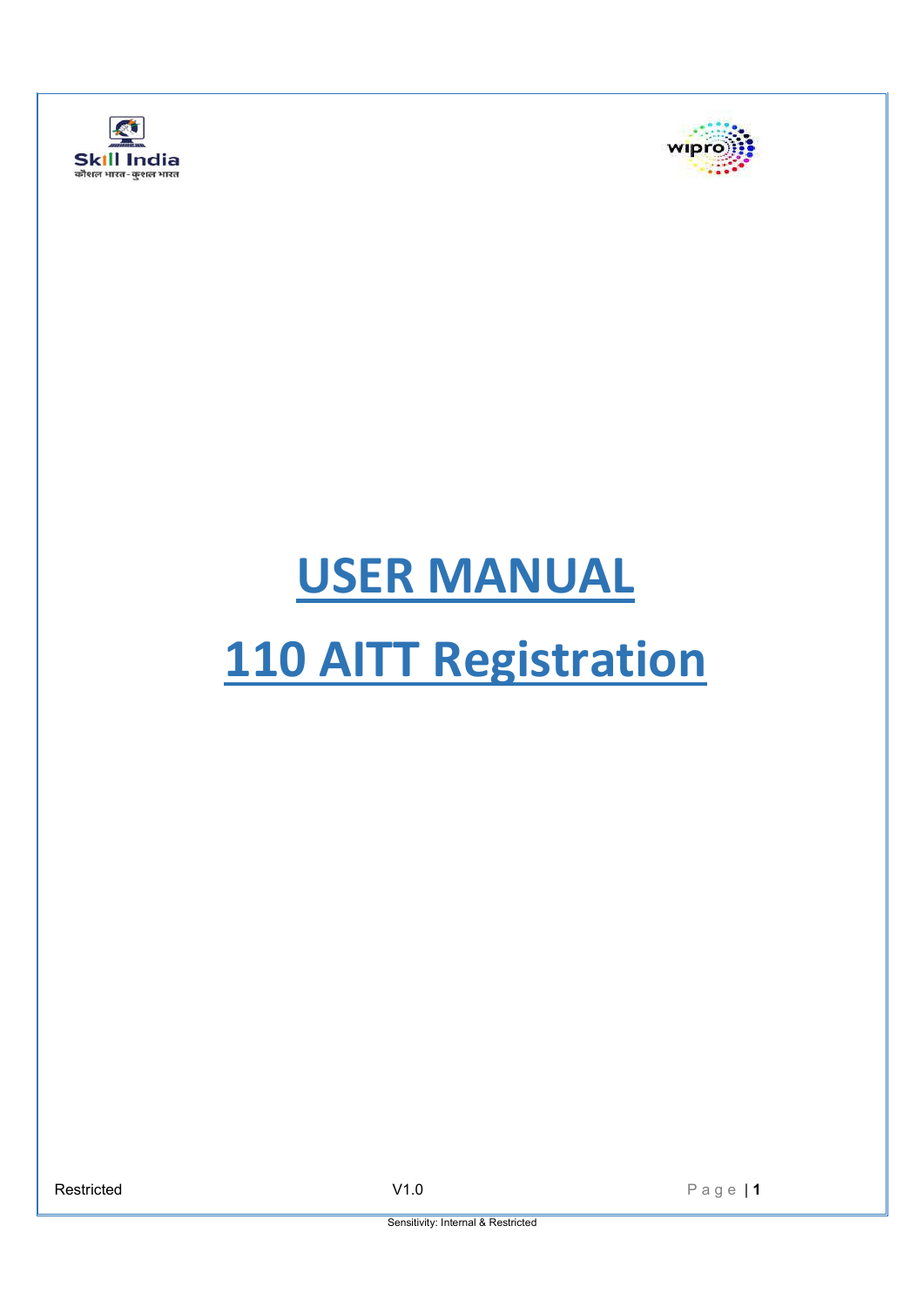



# **STEP-1:-** Open Apprenticeship site using the URL, www.apprenticeship.gov.in



#### **STEP-2**:- Click on AITT Online Examination -> Apprenticeship Online Examination



**STEP-3**:- On clicking above mentioned link Registration page will open. Choose type of Examination to apply for.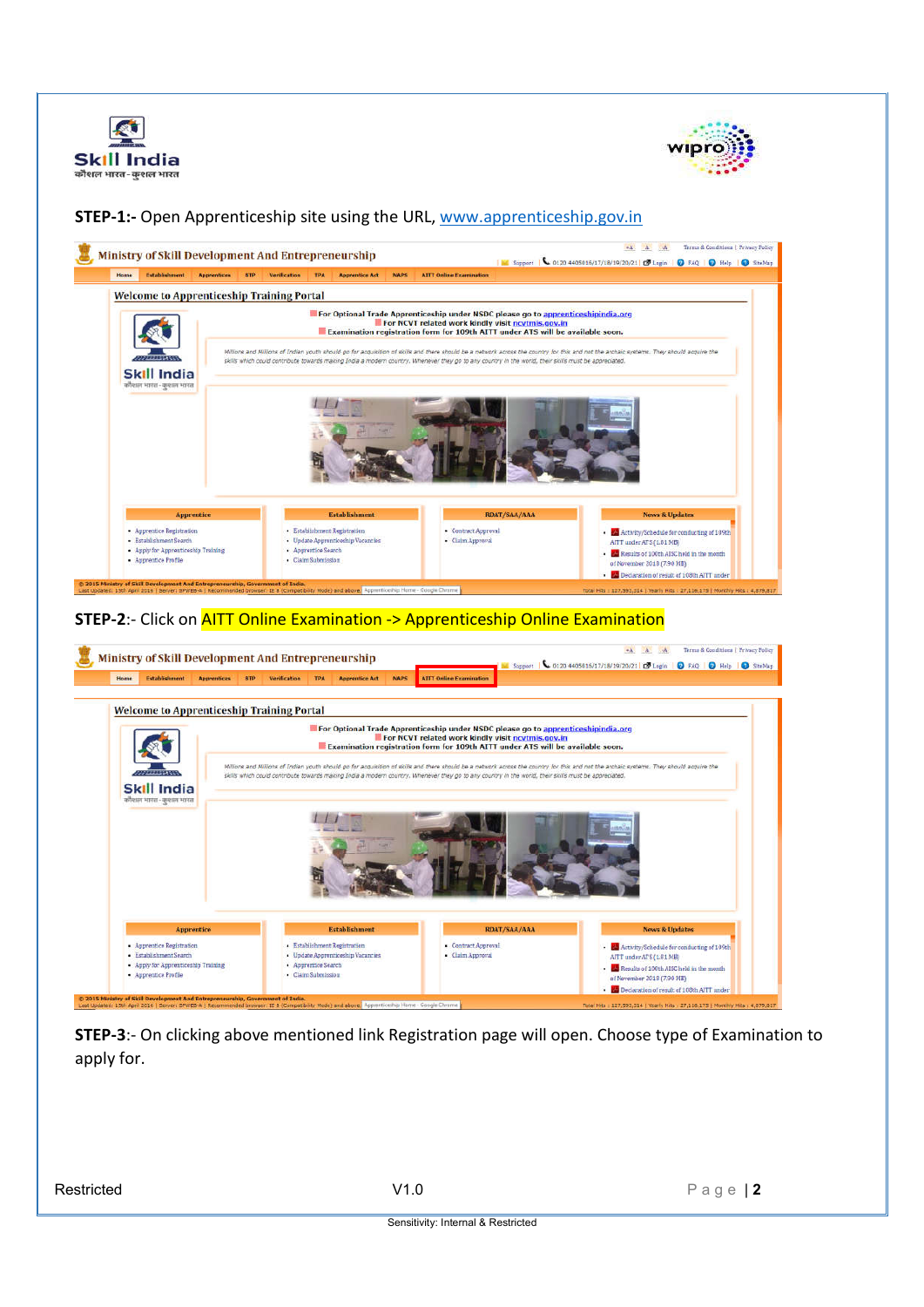|      | <b>Skill India</b><br>कौशल भारत-कुशल भारत                        |                    |            |              |            |                       |              |                                | wipr                                                                                                                                 |
|------|------------------------------------------------------------------|--------------------|------------|--------------|------------|-----------------------|--------------|--------------------------------|--------------------------------------------------------------------------------------------------------------------------------------|
|      | Ministry of Skill Development And Entrepreneurship               |                    |            |              |            |                       |              |                                | Terms & Conditions   Privacy Policy<br>$A$ . A<br>  M Support   6 0120 4405016/17/18/19/20/21   D Login   @ FAQ   @ Help   @ SiteMap |
| Home | <b>Establishment</b>                                             | <b>Apprentices</b> | <b>BTP</b> | Verification | <b>TPA</b> | <b>Apprentice Act</b> | <b>NAPS</b>  | <b>AITT Online Examination</b> |                                                                                                                                      |
|      | <b>Examination Registration form for Apprenticeship Training</b> |                    |            |              |            |                       |              |                                |                                                                                                                                      |
|      | <b>Enter Details for Registration</b>                            |                    |            |              |            |                       |              |                                |                                                                                                                                      |
|      |                                                                  |                    |            |              |            |                       |              | Are you Applying for?          |                                                                                                                                      |
|      |                                                                  |                    |            |              |            |                       | <b>Final</b> | Supplementary                  |                                                                                                                                      |
|      |                                                                  |                    |            |              |            |                       |              |                                |                                                                                                                                      |
|      |                                                                  |                    |            |              |            |                       |              |                                |                                                                                                                                      |

**STEP-4**:- On clicking Final/Supplementary, Enter Registration Number and Date of Birth and click on Get details to apply for AITT Exam as shown below

| <b>Examination Registration form for Apprenticeship Training</b><br><b>Enter Details for Registration</b><br>Date Of Birth<br><b>Apprentice Registration No *</b><br><b>Get Details</b><br>dd-mmm-yyyy<br>@ 2015 Ministry of Skill Development And Entrepreneurship, Government of India.<br>Last Updated: 15th April 2016   Server: MISWEB-STAGE   Recommended browser: IE 8 (Compatibility Mode) and above, Chrome or Firefox.<br>Total Hits : 3,373,488   Yearly Hits : 8,984   Monthly Hits : 279,409<br><b>STEP-5:-</b> On clicking Get Details, Apprentice Examination Related details get displayed. | Home | <b>Establishment</b> | <b>Apprentices</b> | <b>BTP</b> | <b>Verification</b> | <b>TPA</b> | <b>Apprentice Act</b> | <b>NAPS</b> | support<br><b>AITT Online Examination</b> | 0120 4405016/17/18/19/20/21 3 Login   2 FAQ   2 Help   2 SteMap<br><b>AITT Result Status</b> | Grievance |  |
|-------------------------------------------------------------------------------------------------------------------------------------------------------------------------------------------------------------------------------------------------------------------------------------------------------------------------------------------------------------------------------------------------------------------------------------------------------------------------------------------------------------------------------------------------------------------------------------------------------------|------|----------------------|--------------------|------------|---------------------|------------|-----------------------|-------------|-------------------------------------------|----------------------------------------------------------------------------------------------|-----------|--|
|                                                                                                                                                                                                                                                                                                                                                                                                                                                                                                                                                                                                             |      |                      |                    |            |                     |            |                       |             |                                           |                                                                                              |           |  |
|                                                                                                                                                                                                                                                                                                                                                                                                                                                                                                                                                                                                             |      |                      |                    |            |                     |            |                       |             |                                           |                                                                                              |           |  |
|                                                                                                                                                                                                                                                                                                                                                                                                                                                                                                                                                                                                             |      |                      |                    |            |                     |            |                       |             |                                           |                                                                                              |           |  |
|                                                                                                                                                                                                                                                                                                                                                                                                                                                                                                                                                                                                             |      |                      |                    |            |                     |            |                       |             |                                           |                                                                                              |           |  |
|                                                                                                                                                                                                                                                                                                                                                                                                                                                                                                                                                                                                             |      |                      |                    |            |                     |            |                       |             |                                           |                                                                                              |           |  |
|                                                                                                                                                                                                                                                                                                                                                                                                                                                                                                                                                                                                             |      |                      |                    |            |                     |            |                       |             |                                           |                                                                                              |           |  |
|                                                                                                                                                                                                                                                                                                                                                                                                                                                                                                                                                                                                             |      |                      |                    |            |                     |            |                       |             |                                           |                                                                                              |           |  |
|                                                                                                                                                                                                                                                                                                                                                                                                                                                                                                                                                                                                             |      |                      |                    |            |                     |            |                       |             |                                           |                                                                                              |           |  |
|                                                                                                                                                                                                                                                                                                                                                                                                                                                                                                                                                                                                             |      |                      |                    |            |                     |            |                       |             |                                           |                                                                                              |           |  |
|                                                                                                                                                                                                                                                                                                                                                                                                                                                                                                                                                                                                             |      |                      |                    |            |                     |            |                       |             |                                           |                                                                                              |           |  |
|                                                                                                                                                                                                                                                                                                                                                                                                                                                                                                                                                                                                             |      |                      |                    |            |                     |            |                       |             |                                           |                                                                                              |           |  |
|                                                                                                                                                                                                                                                                                                                                                                                                                                                                                                                                                                                                             |      |                      |                    |            |                     |            |                       |             |                                           |                                                                                              |           |  |
|                                                                                                                                                                                                                                                                                                                                                                                                                                                                                                                                                                                                             |      |                      |                    |            |                     |            |                       |             |                                           |                                                                                              |           |  |
|                                                                                                                                                                                                                                                                                                                                                                                                                                                                                                                                                                                                             |      |                      |                    |            |                     |            |                       |             |                                           |                                                                                              |           |  |
|                                                                                                                                                                                                                                                                                                                                                                                                                                                                                                                                                                                                             |      |                      |                    |            |                     |            |                       |             |                                           |                                                                                              |           |  |
|                                                                                                                                                                                                                                                                                                                                                                                                                                                                                                                                                                                                             |      |                      |                    |            |                     |            |                       |             |                                           |                                                                                              |           |  |
|                                                                                                                                                                                                                                                                                                                                                                                                                                                                                                                                                                                                             |      |                      |                    |            |                     |            |                       |             |                                           |                                                                                              |           |  |
|                                                                                                                                                                                                                                                                                                                                                                                                                                                                                                                                                                                                             |      |                      |                    |            |                     |            |                       |             |                                           |                                                                                              |           |  |
|                                                                                                                                                                                                                                                                                                                                                                                                                                                                                                                                                                                                             |      |                      |                    |            |                     |            |                       |             |                                           |                                                                                              |           |  |
|                                                                                                                                                                                                                                                                                                                                                                                                                                                                                                                                                                                                             |      |                      |                    |            |                     |            |                       |             |                                           |                                                                                              |           |  |
|                                                                                                                                                                                                                                                                                                                                                                                                                                                                                                                                                                                                             |      |                      |                    |            |                     |            |                       |             |                                           |                                                                                              |           |  |
|                                                                                                                                                                                                                                                                                                                                                                                                                                                                                                                                                                                                             |      |                      |                    |            |                     |            |                       |             |                                           |                                                                                              |           |  |
|                                                                                                                                                                                                                                                                                                                                                                                                                                                                                                                                                                                                             |      |                      |                    |            |                     |            |                       |             |                                           |                                                                                              |           |  |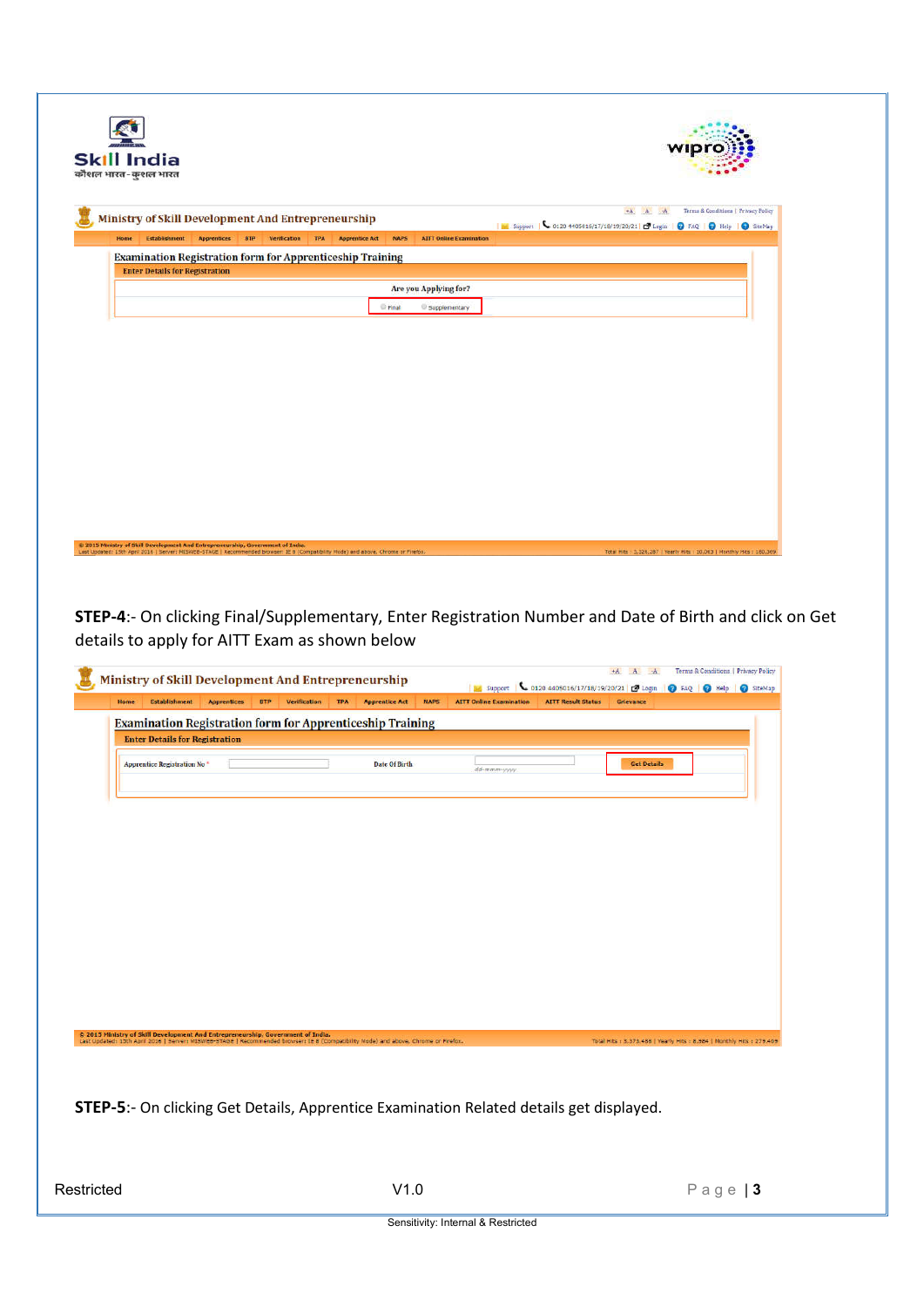|      | <b>Skill India</b>               |                       |                                            |                        |              |                                  |                                                                                                                                                     |                    |                |                                |                                            |                                       |                                     |                                          |
|------|----------------------------------|-----------------------|--------------------------------------------|------------------------|--------------|----------------------------------|-----------------------------------------------------------------------------------------------------------------------------------------------------|--------------------|----------------|--------------------------------|--------------------------------------------|---------------------------------------|-------------------------------------|------------------------------------------|
|      | कौशल भारत-कशल भारत               |                       |                                            |                        |              |                                  | Ministry of Skill Development And Entrepreneurship Management                                                                                       |                    |                |                                | 0120 4405016/17/18/19/20/21 [ Login        | $A$ $A$                               | Terms & Conditions   Privacy Policy | <b>O</b> FAO<br><b>O</b> Help   <b>O</b> |
| Home | <b>Establishment</b>             |                       | <b>Apprentices</b>                         | <b>BTP</b>             |              | <b>Verification</b>              | <b>TPA</b><br><b>Apprentice Act</b>                                                                                                                 |                    | <b>NAPS</b>    | <b>AITT Online Examination</b> |                                            | <b>AITT Result Status</b>             | Grievance                           |                                          |
|      |                                  |                       |                                            |                        |              |                                  | If the data is incorrect, please contact your respective RDSDE / SAA / AAA for correction before submission. Data once submitted cannot be changed. |                    |                |                                |                                            |                                       |                                     |                                          |
|      | <b>Personal Details</b>          |                       |                                            |                        |              |                                  |                                                                                                                                                     |                    |                |                                |                                            |                                       |                                     |                                          |
|      |                                  |                       | <b>Apprentice Registration No</b>          |                        | A121504303   |                                  |                                                                                                                                                     |                    |                | <b>Apprentice Name*</b>        |                                            | <b>HARDEV SINGH</b>                   |                                     |                                          |
|      |                                  | Date of Birth*        |                                            |                        | 16-Jan-1992  | dd-mmm-yyyy                      |                                                                                                                                                     |                    | Gender*        |                                |                                            | Male                                  |                                     | ٠                                        |
|      |                                  | <b>Father's Name*</b> |                                            |                        | NIRMAL SINGH |                                  |                                                                                                                                                     |                    | Mother's Name* |                                | Rita                                       |                                       |                                     |                                          |
|      |                                  | <b>Mobile Number</b>  |                                            |                        | 9814111893   |                                  |                                                                                                                                                     |                    | Email ID*      |                                |                                            | honey.si@wipro.com                    |                                     |                                          |
|      |                                  | <b>Aadhaar Number</b> |                                            |                        | 458604566279 |                                  |                                                                                                                                                     |                    |                |                                |                                            |                                       |                                     |                                          |
|      |                                  |                       | Is Applying exam for first time*           |                        | <b>Yes</b>   |                                  | No.                                                                                                                                                 |                    |                |                                |                                            |                                       |                                     |                                          |
|      | <b>Existing Training details</b> |                       |                                            |                        |              |                                  |                                                                                                                                                     |                    |                |                                |                                            |                                       |                                     |                                          |
| No.  | <b>Registration</b>              |                       | <b>Establishment Name</b>                  | Establishment<br>State |              | Establishment<br><b>District</b> | Establishment<br>EmailID                                                                                                                            | Trade              |                | Date                           | <b>Training Start Training End</b><br>Date | Contract<br>Registration<br><b>No</b> | Candidate<br>Type                   | Applying<br>For                          |
|      | E09150300151                     |                       | PUNJAB STATE POWER C<br>ORPORATION LIMITED | Puniab                 |              | Patiala                          | aditya.chada@wipr<br>o.com                                                                                                                          | Lineman            |                |                                | 01-Apr-2016 31-Mar-2018                    | CR17031603<br>04303SAPB               | Non-ITI Pass<br>ed out              |                                          |
|      | <b>Examination Details</b>       |                       |                                            |                        |              |                                  |                                                                                                                                                     |                    |                |                                |                                            |                                       |                                     |                                          |
|      |                                  | Candidate Type*       |                                            |                        |              | <b>ITT Passed out</b>            |                                                                                                                                                     | Non-ITI Passed out |                |                                |                                            |                                       |                                     |                                          |

# **Note:**

- $\triangleright$  Applying for checkbox will be in yellow highlighted background.
- $\triangleright$  Candidate Type will be in yellow highlighted background.

**STEP-6**:- After selecting the Training using the "Applying for checkbox" Examination Details Pop-up will be displayed.

| Is Applying cram for first time"<br>$- 1$<br>NQ<br><b>Existing Training details</b><br>Registration N<br><b>Examination Details</b><br>E09153300004<br>Candidate Type*<br>ITI Passed out<br>R Non-ITI Passed out<br><b>Examination</b><br><b>Subject Name</b><br>Practical<br>Cand<br>Trade Theory<br>Subject Name<br>Employability Skills<br>Practical<br>If above details are NOT Correct, Please contact your Establishment / AAA / RDSDE for making necessary changes, and Don't "<br>Submit the application at this stage. After corrections, you can Submit your Exam application.<br><b>Trade Theory</b> | X<br><b>Chann</b> |
|-----------------------------------------------------------------------------------------------------------------------------------------------------------------------------------------------------------------------------------------------------------------------------------------------------------------------------------------------------------------------------------------------------------------------------------------------------------------------------------------------------------------------------------------------------------------------------------------------------------------|-------------------|
|                                                                                                                                                                                                                                                                                                                                                                                                                                                                                                                                                                                                                 |                   |
|                                                                                                                                                                                                                                                                                                                                                                                                                                                                                                                                                                                                                 |                   |
|                                                                                                                                                                                                                                                                                                                                                                                                                                                                                                                                                                                                                 |                   |
|                                                                                                                                                                                                                                                                                                                                                                                                                                                                                                                                                                                                                 |                   |
|                                                                                                                                                                                                                                                                                                                                                                                                                                                                                                                                                                                                                 |                   |
|                                                                                                                                                                                                                                                                                                                                                                                                                                                                                                                                                                                                                 |                   |
|                                                                                                                                                                                                                                                                                                                                                                                                                                                                                                                                                                                                                 |                   |
|                                                                                                                                                                                                                                                                                                                                                                                                                                                                                                                                                                                                                 |                   |
|                                                                                                                                                                                                                                                                                                                                                                                                                                                                                                                                                                                                                 |                   |
| Employability                                                                                                                                                                                                                                                                                                                                                                                                                                                                                                                                                                                                   |                   |
| Your Passport size Photograph                                                                                                                                                                                                                                                                                                                                                                                                                                                                                                                                                                                   |                   |
| 2015 Ministry of Skill Development And Entrepreneurship. Government of India                                                                                                                                                                                                                                                                                                                                                                                                                                                                                                                                    |                   |
|                                                                                                                                                                                                                                                                                                                                                                                                                                                                                                                                                                                                                 |                   |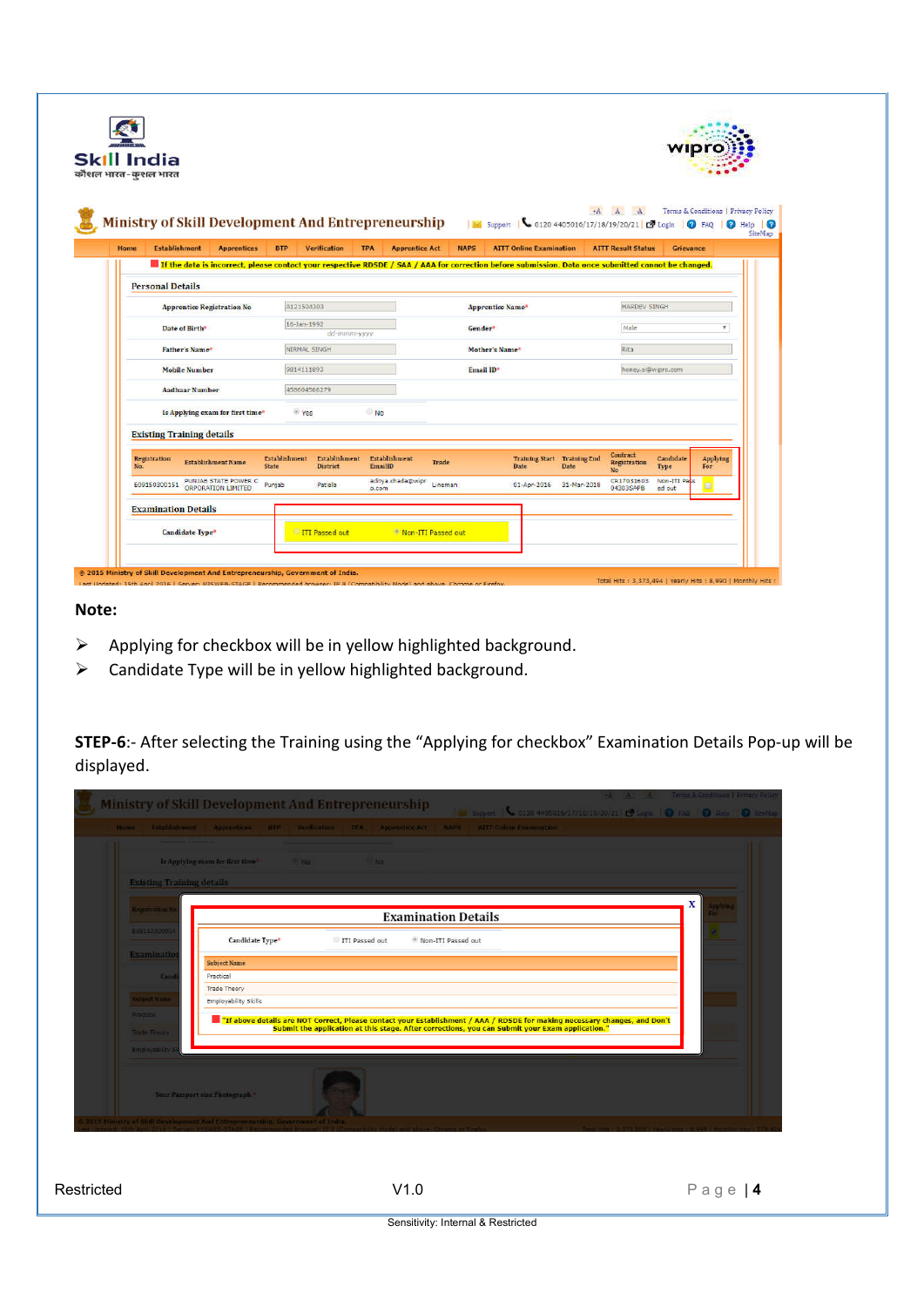



# **NOTE:**

 $\triangleright$  Examination Details pop-up will show Candidate Type and Subject for which 110 AITT form can be submitted.

 Examination Details pop-up will be showing a Highlighted message **"If above details are NOT correct. Please contact your Establishment / AAA / RDSDE for making necessary changes, and Don't submit the application at this stage. After corrections, you can Submit your Exam application.**

**STEP-7**:- After Closing the Examination Details Pop-up Complete 110 AITT form along with subjects will be displayed.

| Home | <b>Establishment</b>                | <b>Apprentices</b>                             | <b>BTP</b>        | <b>Verification</b>   | <b>TPA</b> | <b>Apprentice Act</b>      | <b>NAPS</b>                                   | <b>AITT Online Examination</b> |                     |                           |                        |     |
|------|-------------------------------------|------------------------------------------------|-------------------|-----------------------|------------|----------------------------|-----------------------------------------------|--------------------------------|---------------------|---------------------------|------------------------|-----|
|      | Registration No. Establishment Name |                                                | State             | <b>District</b>       |            | EmailID                    | <b>Irade</b>                                  | Date                           | Date                | Registration<br><b>No</b> | Type                   | For |
|      | E09153300004                        | NEYVELI LIGNITE CORPO<br><b>RATION LIMITED</b> | <b>Tamil Nadu</b> | Cuddalore             |            | aditya.chada@wipr<br>o.com | Medical Laboratory Tech<br>nician (Radiology) | 15-Oct 2015                    | 14-Apr-2016         | T/15/3553/ML<br>$T-R$     | Non-ITI Passe<br>d out |     |
|      | <b>Examination Details</b>          |                                                |                   |                       |            |                            |                                               |                                |                     |                           |                        |     |
|      | Candidate Type*                     |                                                |                   | <b>ITT Passed out</b> |            | Non-ITI Passed out         |                                               |                                |                     |                           |                        |     |
|      | Subject Name                        |                                                |                   |                       |            |                            |                                               |                                | <b>Appearing In</b> |                           |                        |     |
|      | Practical                           |                                                |                   |                       |            |                            |                                               |                                |                     |                           |                        |     |
|      | <b>Trade Theory</b>                 |                                                |                   |                       |            |                            |                                               |                                | Ð                   |                           |                        |     |
|      | <b>Employability Skills</b>         |                                                |                   |                       |            |                            |                                               |                                | E                   |                           |                        |     |
|      |                                     | Your Passport size Photograph *                |                   |                       |            |                            |                                               |                                |                     |                           |                        |     |
|      | Your Signature <sup>*</sup>         |                                                |                   |                       |            |                            |                                               |                                |                     |                           |                        |     |

### **Note:**

 Applying for 110 AITT – **Final Exam** all the subject will be selected by-default and user will not be able to edit it.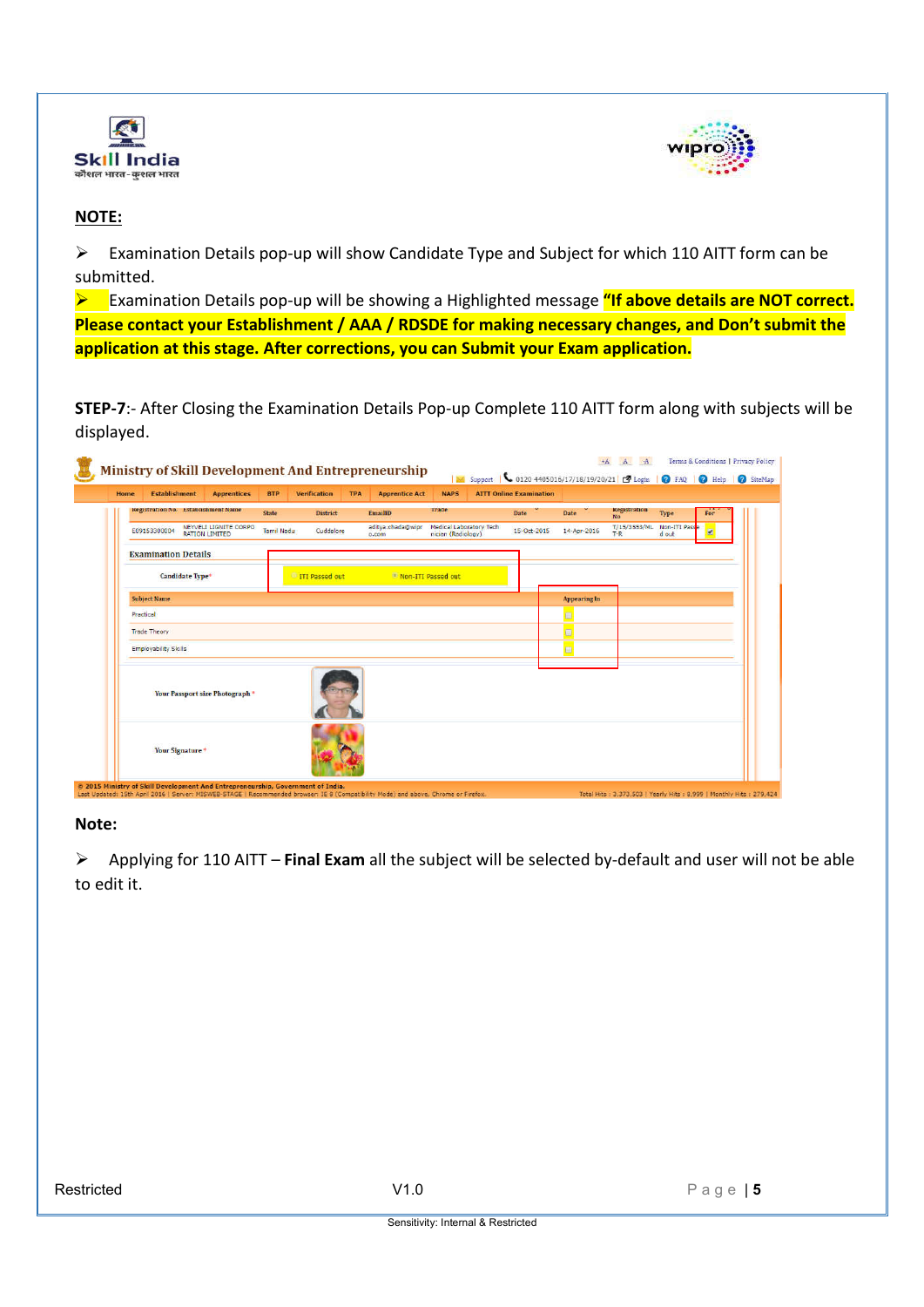|             | <b>Skill India</b><br>कौशल भारत-कुशल भारत |                        |                                                |              |                       |            |                                                    |                                               |                                                                                  |              |                            |                                     |              |
|-------------|-------------------------------------------|------------------------|------------------------------------------------|--------------|-----------------------|------------|----------------------------------------------------|-----------------------------------------------|----------------------------------------------------------------------------------|--------------|----------------------------|-------------------------------------|--------------|
|             |                                           |                        |                                                |              |                       |            | Ministry of Skill Development And Entrepreneurship |                                               | M Support   6 0120 4405016/17/18/19/20/21   2 Login   2 FAQ   2 Help   2 SiteMap |              | $+A$ $A$ $A$               | Terms & Conditions   Privacy Policy |              |
| <b>Home</b> | <b>Establishment</b>                      |                        | <b>Apprentices</b>                             | <b>BTP</b>   | Verification          | <b>TPA</b> | <b>Apprentice Act</b>                              | <b>NAPS</b>                                   | <b>AITT Online Examination</b>                                                   |              |                            |                                     |              |
|             | Registration No. Establishment Name       |                        |                                                | <b>State</b> | <b>District</b>       |            | EmailID                                            | Trade                                         | Date                                                                             | Date         | <b>Registration</b><br>No. | Type                                | me to<br>For |
|             | E09153300004                              |                        | NEYVELI LIGNITE CORPO<br><b>RATION LIMITED</b> | Tamil Nadu   | Cuddalore             |            | aditya.chada@wipr<br>o.com                         | Medical Laboratory Tech<br>nician (Radiology) | 15-Oct-2015                                                                      | 14-Apr-2016  | $T-R$                      | T/15/3553/ML Non-ITI Passe<br>d out | V            |
|             | <b>Examination Details</b>                |                        |                                                |              |                       |            |                                                    |                                               |                                                                                  |              |                            |                                     |              |
|             |                                           | <b>Candidate Type*</b> |                                                |              | <b>ITI Passed out</b> |            | Non-ITI Passed out                                 |                                               |                                                                                  |              |                            |                                     |              |
|             | <b>Subject Name</b>                       |                        |                                                |              |                       |            |                                                    |                                               |                                                                                  | Appearing In |                            |                                     |              |
|             | Practical                                 |                        |                                                |              |                       |            |                                                    |                                               |                                                                                  |              |                            |                                     |              |
|             | <b>Trade Theory</b>                       |                        |                                                |              |                       |            |                                                    |                                               |                                                                                  |              |                            |                                     |              |
|             | <b>Employability Skills</b>               |                        |                                                |              |                       |            |                                                    |                                               |                                                                                  |              |                            |                                     |              |
|             |                                           |                        | Your Passport size Photograph *                |              |                       |            |                                                    |                                               |                                                                                  |              |                            |                                     |              |
|             | Your Signature <sup>*</sup>               |                        |                                                |              |                       |            |                                                    |                                               |                                                                                  |              |                            |                                     |              |

 Applying for 110 AITT – **Supplementary Exam** user will be having option to select the subject for which they want to give exam.

| Home | <b>Establishment</b>                | <b>Apprentices</b>                             | <b>BTP</b>        | <b>Verification</b>   | <b>TPA</b> | <b>Apprentice Act</b>       | <b>NAPS</b>                                          | <b>AITT Online Examination</b> |                     |                           |                        |                       |
|------|-------------------------------------|------------------------------------------------|-------------------|-----------------------|------------|-----------------------------|------------------------------------------------------|--------------------------------|---------------------|---------------------------|------------------------|-----------------------|
|      | Registration No. Establishment Name |                                                | State             | <b>District</b>       |            | EmailID                     | Trade                                                | Date                           | Date                | Registration<br><b>No</b> | Type                   | <b>A.A. U.</b><br>For |
|      | E09153300004                        | NEYVELI LIGNITE CORPO<br><b>RATION LIMITED</b> | <b>Tamil Nadu</b> | Cuddalore             |            | aditya.chada@wipr<br>o, com | <b>Medical Laboratory Tech</b><br>nician (Radiology) | 15-Oct-2015                    | 14-Apr-2016         | T/15/3553/ML<br>$T - R$   | Non-ITI Passe<br>d out | $\blacksquare$        |
|      | <b>Examination Details</b>          |                                                |                   |                       |            |                             |                                                      |                                |                     |                           |                        |                       |
|      | <b>Candidate Type*</b>              |                                                |                   | <b>TTI Passed out</b> |            | Non-ITI Passed out          |                                                      |                                |                     |                           |                        |                       |
|      | <b>Subject Name</b>                 |                                                |                   |                       |            |                             |                                                      |                                | <b>Appearing In</b> |                           |                        |                       |
|      | Practical                           |                                                |                   |                       |            |                             |                                                      |                                | $\blacksquare$      |                           |                        |                       |
|      | <b>Trade Theory</b>                 |                                                |                   |                       |            |                             |                                                      |                                | E                   |                           |                        |                       |
|      | <b>Employability Skills</b>         |                                                |                   |                       |            |                             |                                                      |                                | o                   |                           |                        |                       |
|      |                                     | Your Passport size Photograph *                |                   |                       |            |                             |                                                      |                                |                     |                           |                        |                       |
|      | Your Signature *                    |                                                |                   |                       |            |                             |                                                      |                                |                     |                           |                        |                       |

**STEP-8**:- After that, Apprentice will Select the declaration and then Select the subjects if he is applying for Supplementary exam and click on submit button or he can directly click on submit button if applying for Final exam because in case of Final exam all the subject are selected by-default.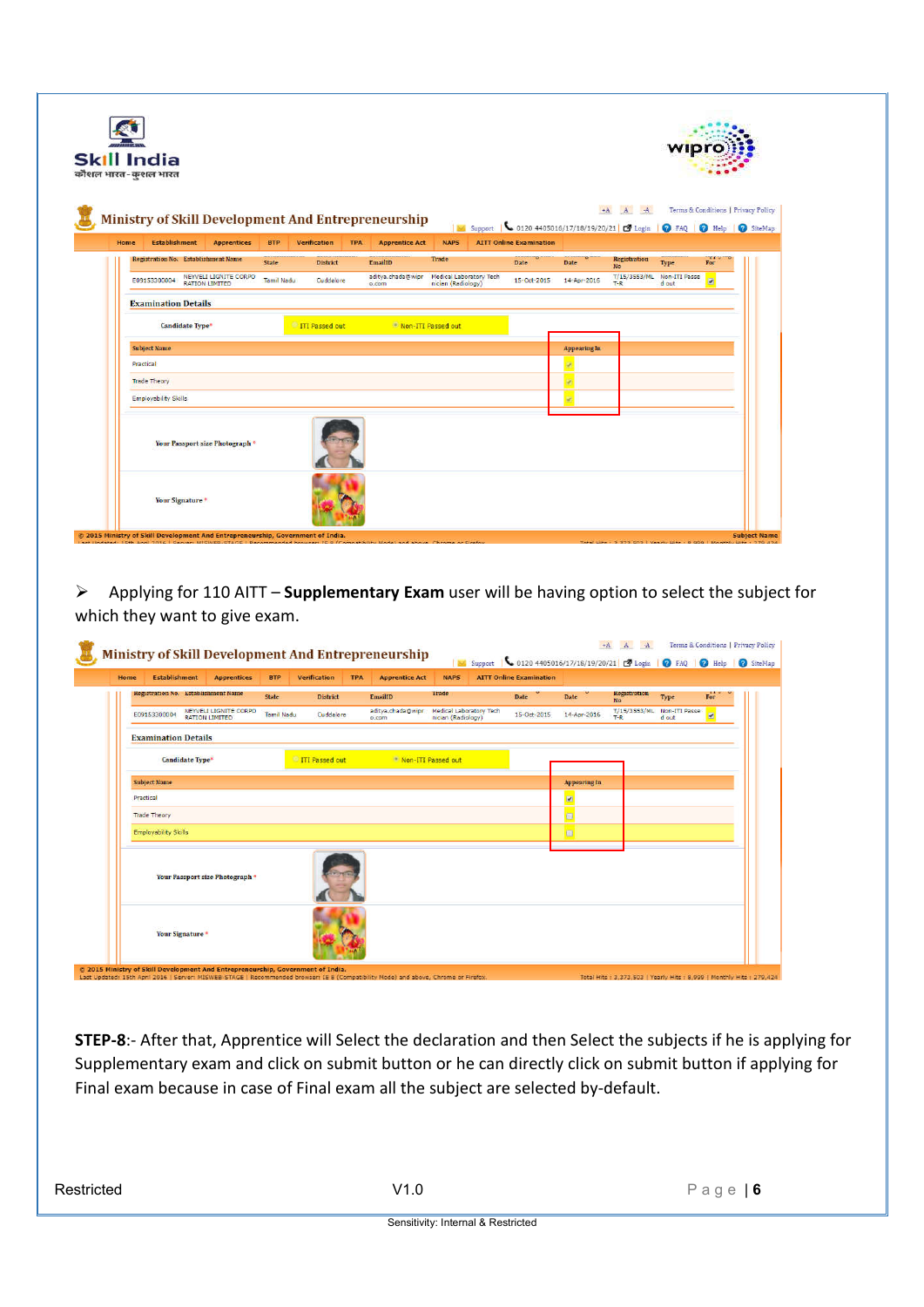|      | <b>Skill India</b><br>कौशल भारत-कुशल भारत                                  |                                 |            |                        |            |                                                                                                                                                                          |             |                                |                     |              | wır |                                                                                                                      |
|------|----------------------------------------------------------------------------|---------------------------------|------------|------------------------|------------|--------------------------------------------------------------------------------------------------------------------------------------------------------------------------|-------------|--------------------------------|---------------------|--------------|-----|----------------------------------------------------------------------------------------------------------------------|
| Home | Ministry of Skill Development And Entrepreneurship<br><b>Establishment</b> | <b>Apprentices</b>              | <b>BTP</b> | <b>Verification</b>    | <b>TPA</b> | <b>Apprentice Act</b>                                                                                                                                                    | <b>NAPS</b> | <b>AITT Online Examination</b> |                     | $+A$ $A$ $A$ |     | Terms & Conditions   Privacy Policy<br>Support   0120 4405016/17/18/19/20/21   19 Login   0 FAQ   0 Help   0 SiteMap |
|      |                                                                            |                                 |            |                        |            |                                                                                                                                                                          |             |                                |                     |              |     |                                                                                                                      |
|      | <b>Candidate Type*</b>                                                     |                                 |            | <b>ITTI Passed out</b> |            | * Non-ITI Passed out                                                                                                                                                     |             |                                |                     |              |     |                                                                                                                      |
|      | <b>Subject Name</b>                                                        |                                 |            |                        |            |                                                                                                                                                                          |             |                                | <b>Appearing In</b> |              |     |                                                                                                                      |
|      | Practical                                                                  |                                 |            |                        |            |                                                                                                                                                                          |             |                                |                     |              |     |                                                                                                                      |
|      | <b>Trade Theory</b>                                                        |                                 |            |                        |            |                                                                                                                                                                          |             |                                |                     |              |     |                                                                                                                      |
|      | <b>Employability Skills</b>                                                |                                 |            |                        |            |                                                                                                                                                                          |             |                                |                     |              |     |                                                                                                                      |
|      |                                                                            | Your Passport size Photograph * |            |                        |            |                                                                                                                                                                          |             |                                |                     |              |     |                                                                                                                      |
|      | Your Signature <sup>*</sup>                                                |                                 |            |                        |            |                                                                                                                                                                          |             |                                |                     |              |     |                                                                                                                      |
|      |                                                                            |                                 |            |                        |            | * If lereby declare that the details filled in the form are true to the best of my knowledge. I also confirm that I have opted for the correct examination paper/subject |             |                                |                     |              |     |                                                                                                                      |
|      |                                                                            |                                 |            |                        |            |                                                                                                                                                                          |             |                                |                     |              |     |                                                                                                                      |

**STEP-9:-** A Final submission Pop-up will come asking **"Are you sure, you want to submit? Once submitted data cannot be edited."**

| Home Establishment                                               |                                 | Apprentices BTP Verification TPA Apprentice.Act                         | NAPS.          | <b>ALTI Online Examination:</b> |              |                                        |                    |          |
|------------------------------------------------------------------|---------------------------------|-------------------------------------------------------------------------|----------------|---------------------------------|--------------|----------------------------------------|--------------------|----------|
| <b>Examination Registration form for Apprenticeship Training</b> |                                 |                                                                         |                |                                 |              |                                        |                    |          |
| <b>Enter Details for Registration</b>                            |                                 |                                                                         |                |                                 |              |                                        |                    |          |
| If the data is incorred                                          |                                 |                                                                         |                |                                 |              |                                        | cannot be changed. |          |
|                                                                  |                                 |                                                                         |                |                                 |              | x                                      |                    |          |
| <b>Personal Details</b>                                          |                                 | Are you sure, you want to submit? Once submitted data cannot be edited. |                |                                 |              |                                        |                    |          |
| Apprentice Registration No.                                      |                                 | <b>Yes</b>                                                              | <b>No</b>      |                                 |              | <b>TOTELE</b>                          |                    |          |
| Date of Birth <sup>+</sup>                                       |                                 |                                                                         |                |                                 |              |                                        |                    |          |
| Father's Name*                                                   | <b>PARAMASTVAN</b> E            |                                                                         | Mother's Name" |                                 |              | ne a                                   |                    |          |
| Mobile Number                                                    | <b>774234006</b>                |                                                                         | Email ID*      |                                 |              | <b>CONTRACTOR</b>                      |                    |          |
| <b>Aadhaar Number</b>                                            | <b>TRANSMITTER</b>              |                                                                         |                |                                 |              |                                        |                    |          |
| It Applying exam for first time"                                 | <b>All Yes</b>                  | h <sub>o</sub>                                                          |                |                                 |              |                                        |                    |          |
| <b>Existing Training details</b>                                 |                                 |                                                                         |                |                                 |              |                                        |                    |          |
|                                                                  |                                 | Establishment Establishment Establishment                               | Trade          | Training Start Training Ded     |              | <b>Contract</b><br><b>Registration</b> | <b>Candidate</b>   | Applying |
| Registration No. Establishment Name                              | <b>CHAIR</b><br><b>Dartract</b> | <b>Considers</b>                                                        |                | <b>Date:</b>                    | <b>Date:</b> |                                        | Type               |          |

#### **NOTE:**

- If Apprentice don't want any change in his examination details then he can click on **"Yes"** button.
- If Apprentice want any change in his examination details then he can click on **"No"** button.

Restricted Page | **7**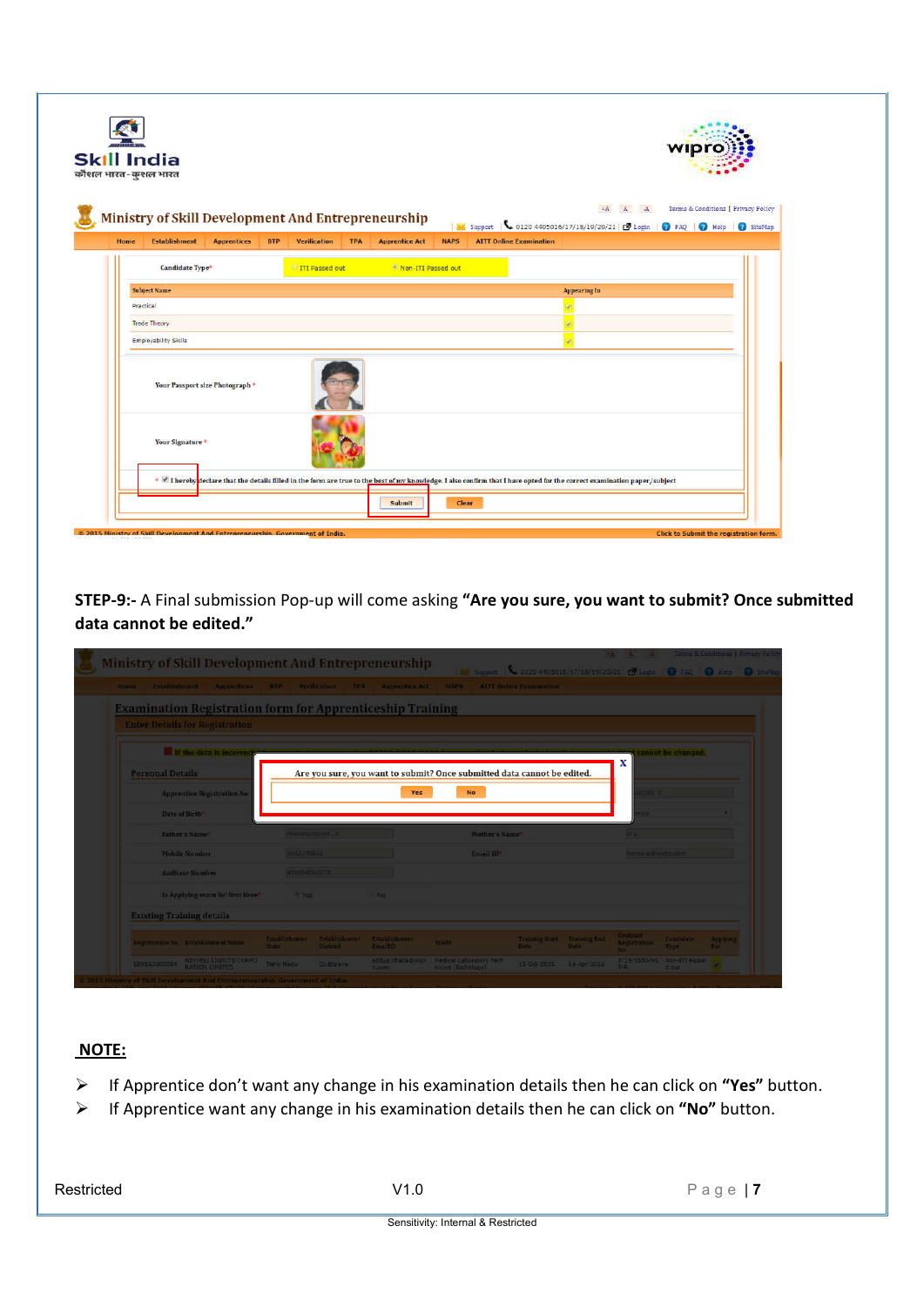



**STEP-10:-** After Clicking on **"Yes"** button AITT 110 Examination form will gets submitted and message will be displayed to Apprentice.

| <b>Home</b> | <b>Establishment</b>                                             | <b>Apprentices</b> | <b>BTP</b> | <b>Verification</b> | <b>TPA</b> | <b>Apprentice Act</b> | <b>NAPS</b> | <b>AITT Online Examination</b>                                                                                                           | E. Support   6120 4405016/17/18/19/20/21   C Login   O FAQ   O Help   O SiteMap |  |  |
|-------------|------------------------------------------------------------------|--------------------|------------|---------------------|------------|-----------------------|-------------|------------------------------------------------------------------------------------------------------------------------------------------|---------------------------------------------------------------------------------|--|--|
|             | <b>Examination Registration form for Apprenticeship Training</b> |                    |            |                     |            |                       |             |                                                                                                                                          |                                                                                 |  |  |
|             | <b>Enter Details for Registration</b>                            |                    |            |                     |            |                       |             |                                                                                                                                          |                                                                                 |  |  |
|             |                                                                  |                    |            |                     |            |                       |             |                                                                                                                                          |                                                                                 |  |  |
|             |                                                                  |                    |            |                     |            |                       |             | Your registration form for Apprenticeship online examination has been submitted successfully but approval is pending with Establishment. |                                                                                 |  |  |
|             |                                                                  |                    |            |                     |            |                       |             |                                                                                                                                          |                                                                                 |  |  |
|             |                                                                  |                    |            |                     |            |                       |             |                                                                                                                                          |                                                                                 |  |  |
|             | An email has been sent to your registered email address          |                    |            |                     |            |                       |             |                                                                                                                                          |                                                                                 |  |  |
|             |                                                                  |                    |            |                     |            |                       |             |                                                                                                                                          |                                                                                 |  |  |
|             |                                                                  |                    |            |                     |            |                       |             |                                                                                                                                          |                                                                                 |  |  |
|             |                                                                  |                    |            |                     |            |                       |             |                                                                                                                                          |                                                                                 |  |  |

# **NOTE:**

 After Registration for AITT Examination, you will receive an E-mail where your form will be pending for Approval with the Establishment you have marked in training.

Apprentice can contact his Establishment and get his Exam Form approved.